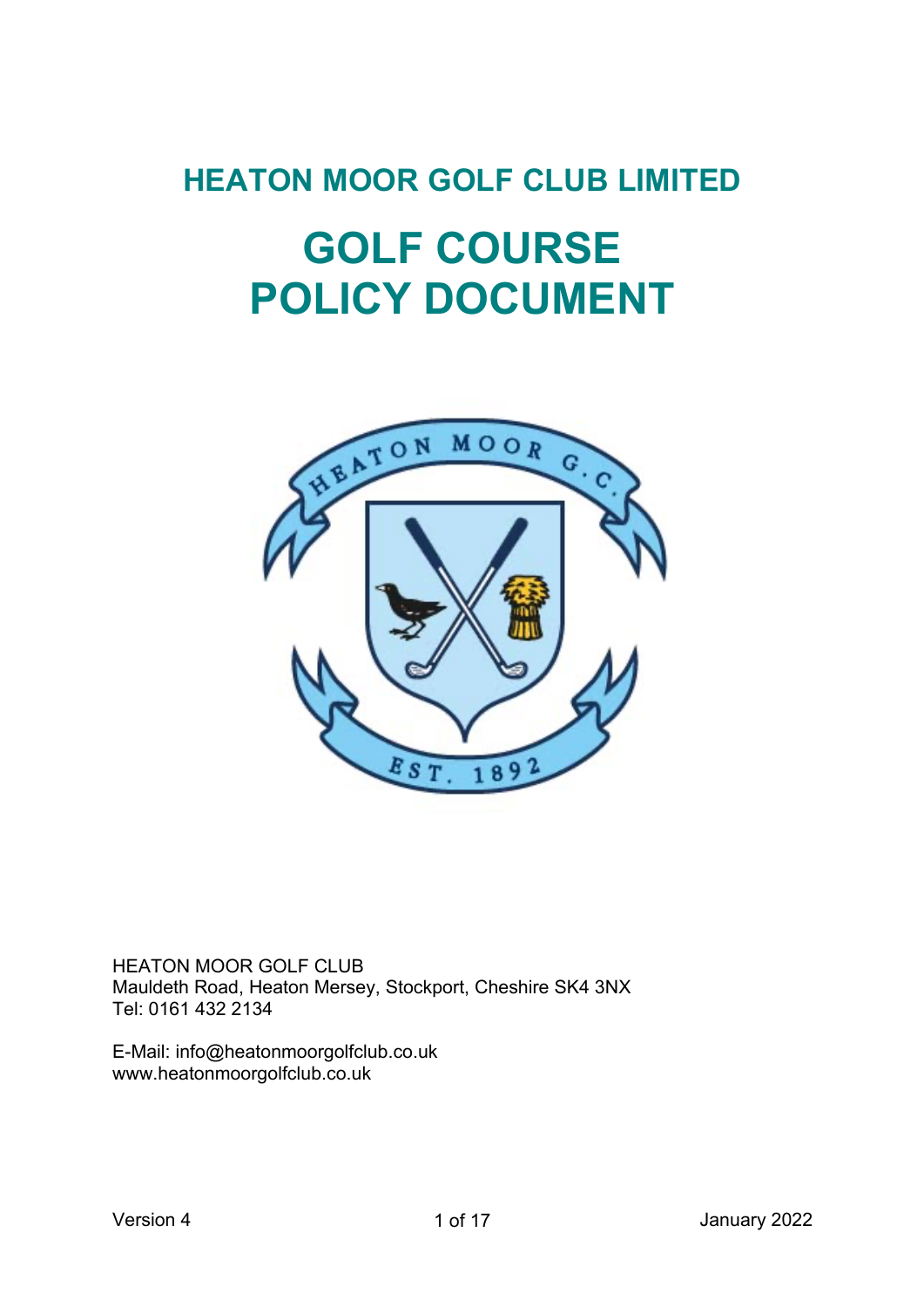#### **Introduction**

The purpose of this Course Policy Document (CPD) is to set out details of the approach to managing and maintaining the Golf Course at Heaton Moor Golf Club Ltd (HMGC), which have been approved by the Board. This is a working document designed to stand the test of time. The Golf Director and Golf Sub Committee will conduct an annual review of the CPD and make any recommendations for changes for approval by the Board. Where necessary, expert opinion will be obtained internally and externally.

#### **Course Description**

Founded in 1892 Heaton Moor Golf Course is managed by the Head Green Keeper and a team of Ground Staff. The Course measures close to 6000 yards with a par of 70 and a standard scratch of 70. The course is a pleasantly situated, gently undulating parkland course with two separate 9-holes each starting from the clubhouse. Do not be deceived into thinking that the course is unchallenging. The relatively narrow fairways are lined with trees and bunkers protect compact greens on a number of the par 4 holes. The 18<sup>th</sup> hole has a hedge surrounding all approaches to the green with the clubhouse situated immediately to the rear of the green.

The course comprises two Par 5 holes, both on the back 9. 12 Par 4's and 4 Par 3 holes.

| • White Tee Yardage | 5974 |
|---------------------|------|
| •Yellow Tee Yardage | 5738 |
| •Red Tee Yardage    | 5192 |

#### **Aim**

The overall aim of this policy is to ensure that all aspects of HMGC golf course and associated grounds are maintained and presented in the best possible condition throughout the year so that it is recognised as being one of the best maintained and best presented courses in the area. Also, to ensure there is a structured and clear forward plan for the ongoing improvement of the course aimed at enhancing the enjoyment of members, guests and visitors to HMGC by providing a fair test for golfers of all abilities.

#### **Roles & Responsibilities**

#### **The Board**

The Board is ultimately responsible for the overall management of HMGC including policy, forward planning and financial management.

#### **The Golf Director and Golf Sub Committee**

The Golf Director and Golf Sub Committee are responsible for the management of all aspects of the golf course, including maintenance, current and capital account budgets, as well as producing and implementing a rolling 3-year improvement plan.

(For further information see the Terms of Reference Documents for the Golf Director and Golf Sub Committee.)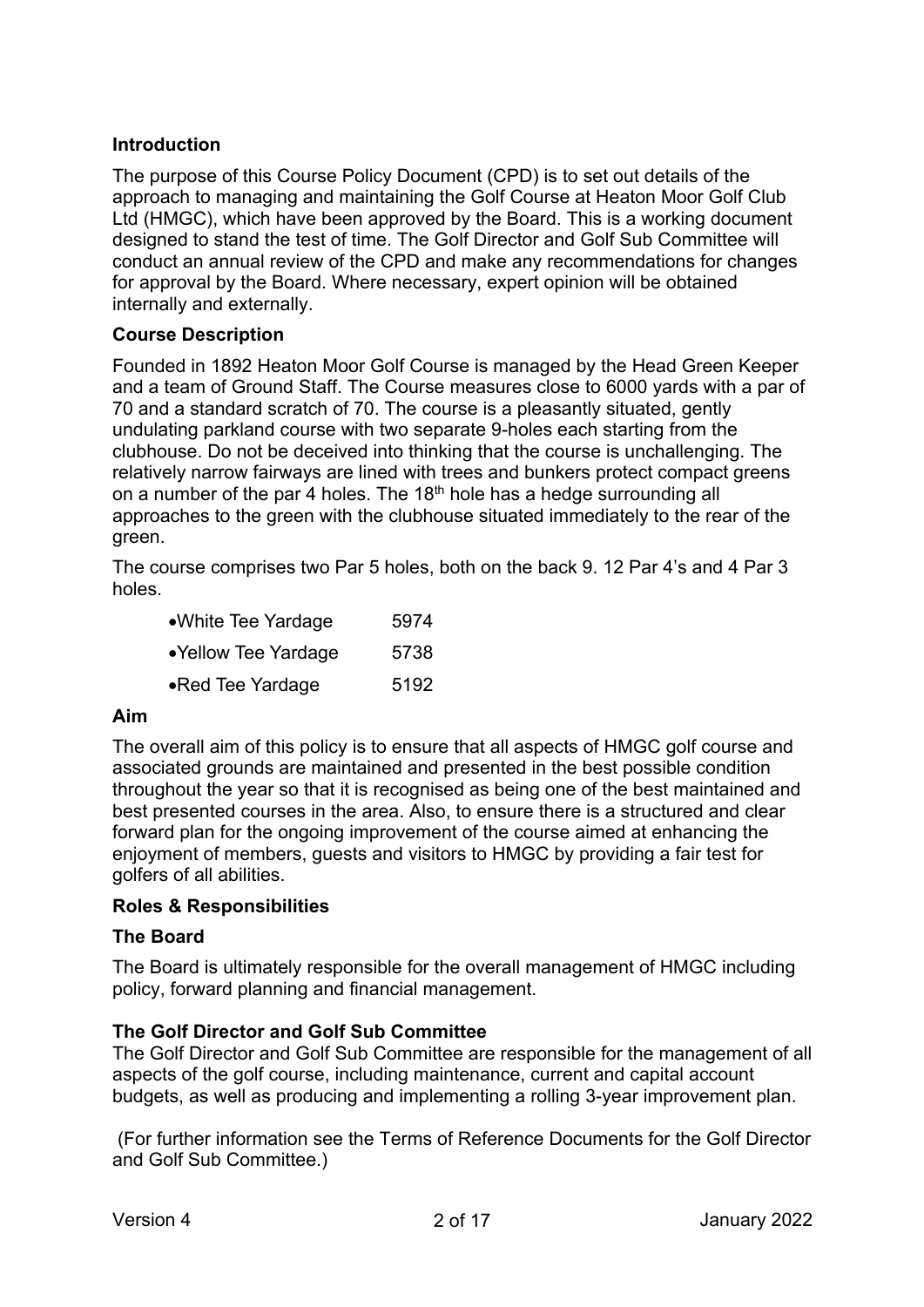#### **The Head Greenkeeper**

The Head Greenkeeper is responsible, in conjunction with the Golf Director and Golf Sub Committee, for the implementation of this Policy in all its aspects, which includes but is not limited to:

• Deploying Greenkeeping resources efficiently and effectively including holiday scheduling.

• Planning course maintenance schedules in relation to fixture lists and societies

- Liaising with the Golf Director on any problem areas
- Machinery maintenance and repair
- Planning and preparation of annual and long-term budgets
- Attending Golf Sub Committee meetings when required
- Maintenance of schedules and records relating to machinery
- Staff training, discipline, work schedules, appraisals
- Implementation of the Club's Health and Safety policy

• Purchase and secure storage and safe usage of fertilizers, dressings, pesticides, fungicides and chemicals

- Monitoring expenditure against budget
- Secure storage of all machinery and equipment

(For additional information see Head Greenkeeper's Job Description.)

#### **Staff Resources**

The agreed staffing level is:

- Head Greenkeeper
- Deputy Head Greenkeeper
- 2 Assistant Greenkeepers

The Head Greenkeeper in conjunction with the Golf Director will undertake an annual review to ensure staffing levels are correct any changes will be recommended to the Board for approval.

It is in the Club's financial interest that repairs and maintenance costs are kept to minimum so the possible benefits of employing a Green Keeper Mechanic should be reviewed on an annual basis by the Head Greenkeeper and Golf Director.

The Golf Director in conjunction with Finance Director will review staff salaries annually and any changes will be recommended to the Board for approval.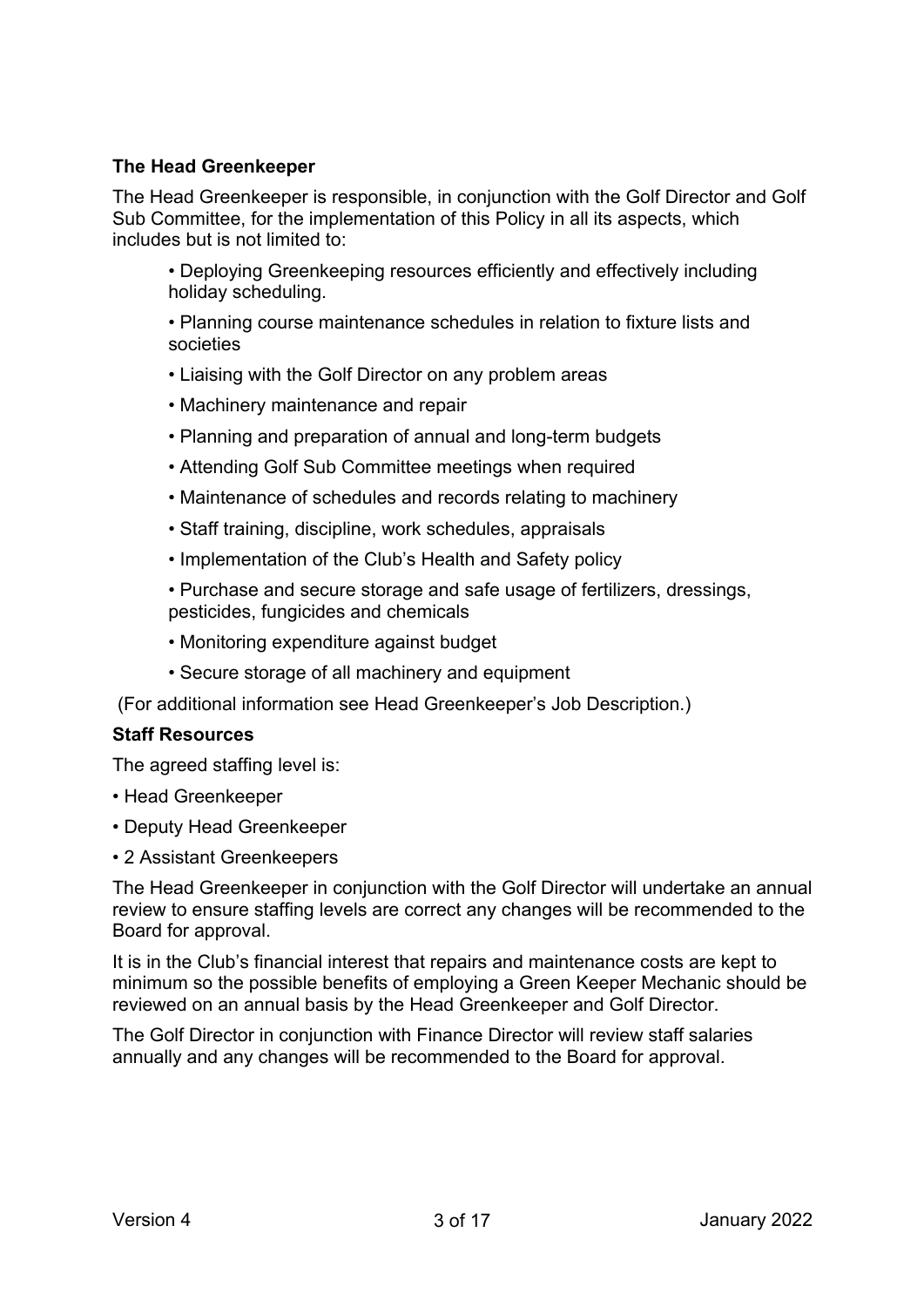#### **Hours of Work**

The Green-staff work a flexible shift pattern between the hours of 06.00 and 15.00 depending upon the time of year, the available light and the needs of the competition schedule. Each member of staff works 8 hours a day, including a 30-minute break.

All Green-staff are rostered for weekend and public holiday working as required, at the appropriate overtime rates (staff maybe be credited with lieu hours where overtime is worked).

Weekly timesheets must be completed by all ground staff with a copy signed by the Head Greenkeeper provided to the administrator each Monday morning.

#### **Training**

Training is an essential element in achieving a team of skilled and motivated staff. HMGC is committed to help and encourage training and education through approved colleges. All permanent green staff are encouraged to obtain National Vocational Qualifications (NVQ's) in Green-keeping to the maximum of their individual abilities. Staff, are also encouraged to become members of BIGGA (membership fees will be paid by HMGC), and to attend discussion groups organised by the Association.

#### **Finance**

The Board is committed to providing sufficient funds to achieve the policies set out in this document.

In October/November each year the Head Greenkeeper, in consultation with the Golf Director, will produce a list of machinery, including details of any problems that have occurred during the year. This will help produce a spares and replacement budget for the following year. These will then be discussed by the Golf Sub Committee and recommended for approval by Finance Director and the Board. Additionally, the Head Greenkeeper, in consultation with the Golf Director, will produce an annual budget for purchase of fertilisers, chemicals and other materials and consumables for the next year.

The Club invests in a range of machinery and equipment to ensure the course is maintained to the standards required. Each September the Head Greenkeeper, in consultation with the Golf Director, must produce an updated annual rolling 5-year capital investment plan for machinery replacements for consideration and approval by the Finance Director and The Board. If this is agreed it will form part of the Club's financial plan.

The Head Greenkeeper must not incur any expenditure, unless it is within budget. If any expenditure is required urgently in excess of budget, it must be authorised by the Finance and Golf Directors.

A continual review of actual expenditure, compared with budget, will be maintained on a monthly basis. This information will be discussed by the Board quarterly.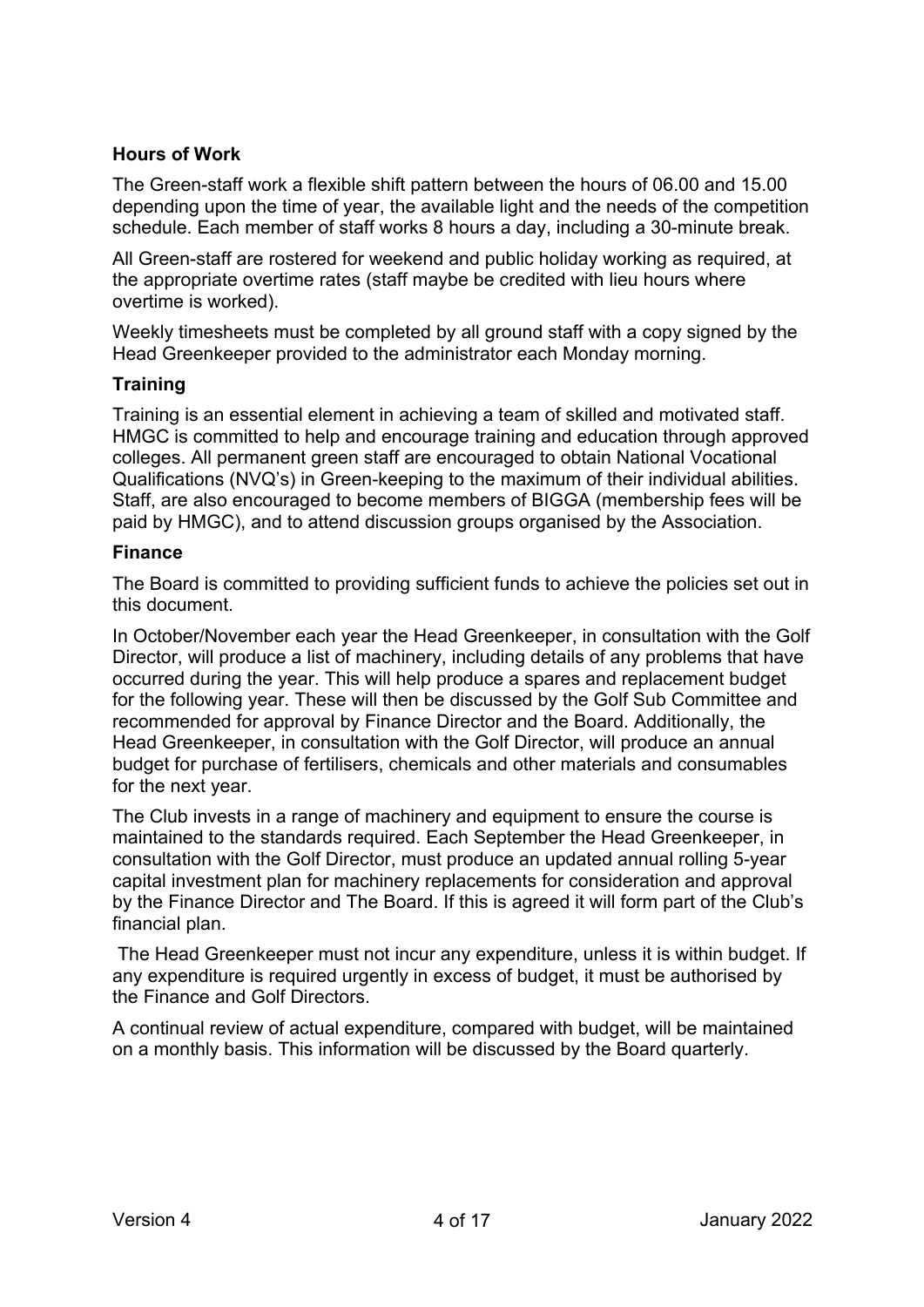## **Green-keeping Facilities**

The facilities are situated on the R/H side of the driveway adjacent to the practice area comprising a large purpose-built building consisting of: -

- Head Greenkeepers office.
- Toilet and shower room
- Kitchen / Staff room.
- Large main area for housing machinery and a workshop area
- Tool storage facilities
- Separate chemical, petrol and diesel storage shed
- Machine wash down area
- On the Club carpark, there are bays for the storage of top dressing, soil and sand.

• In addition, there is a Pump house and water storage facility situated alongside the practice nets next to the Clubhouse.

#### **Machinery and Equipment**

The Board regards the provision of the necessary machinery and equipment as an essential pre-requisite in achieving the policies set out in this document.

The policy of the Club is to purchase, maintain and replace when necessary the most appropriate, range of machinery and equipment for the upkeep of the course.

The Head Greenkeeper is responsible for keeping himself up to date with developments in golf course machinery, and make recommendations to the Golf Director, including competitive quotations for acquisition and disposal of machinery. The Head Greenkeeper is also responsible for the maintenance of all machinery, including all health and safety requirements as well as records of use, preventative maintenance, major servicing, repairs etc.

#### **The Course**

#### **Greens**

Annual meadow grass is the predominant species on all greens. The long-term policy is to reduce this gradually and encourage fine bent and fescue grasses to develop and thrive. This long-term objective can be achieved by a continual programme of aeration to create conditions, which encourage healthy bacterial activity, which in turn breaks down the thatch layer and encourages the deeper rooting species of grasses. Consistent over seeding throughout the year is also essential and it is policy to utilise only bent/fescue seed.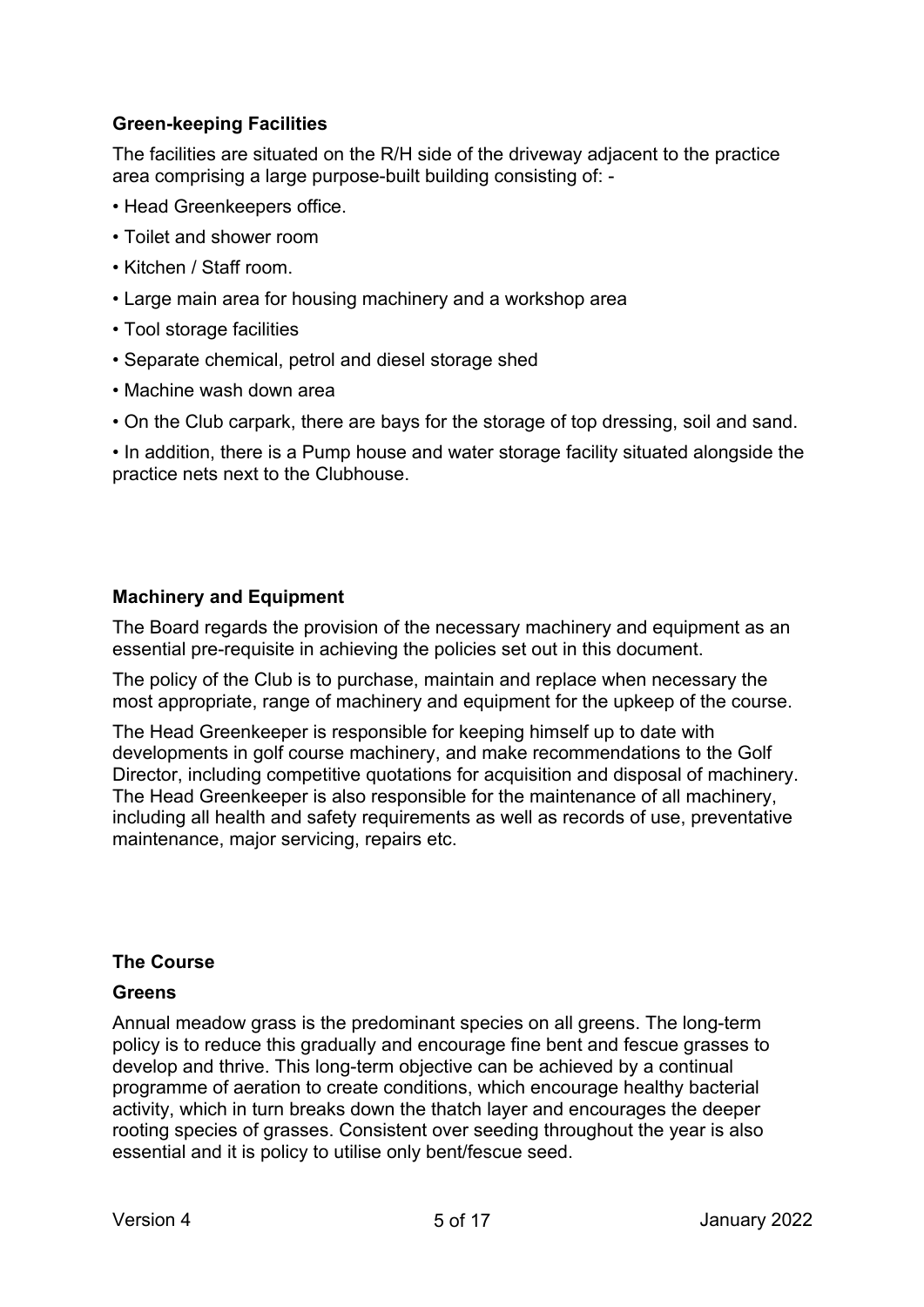The height of cut on greens is the responsibility of the Head Greenkeeper, and depends on his reading of future weather conditions, forthcoming events, the state of the soil, moisture levels etc. During the main playing season, the greens should be cut 3 to 5 times a week and the effective height of cut should be between 3 mm and 4.5mm to achieve consistent speeds of between 8ft and 10ft on the "Stimp".

Pace of the green should be the optimum related to prevailing conditions but smoothness should never be sacrificed for speed. Consistency of pace and roll between greens is more important than the pace of any one surface.

The skill level of those playing should always be considered when preparing the greens in relation to pace and firmness.

Grooming, scarification and verti-cutting together with the use of hollow tining to encourage moisture penetration will be carried out as required during the growing season. Scarifying and hollow coring normally to be carried out every April and August. Verti-draining will be carried out during the spring and the autumn using 12mm or 19mm diameter tines to help improve drainage, improve root growth and lessen compaction.

Following scarifying or hollow tinning, an application of top dressing at a rate of 4kg/m². (30 to 40 tonnes) will be applied, followed by a lighter application the following week (4-6 tonnes). Further light top-up dressings (4-6 tonne) will be applied during the playing season as required. The overall objective being to apply 90 to 100 tonnes of top dressing on the 18 greens over the year.

It is recognised that topdressing lying on the surface of a green can be frustrating for some golfers. However, the application of topdressing in the playing season, particularly on putting surfaces, is one of the most important aspects of greenkeeping. Below is a brief summary of the importance of top dressing greens throughout the year.

Dilutes thatch

Increases depth of quality growing medium.

Improves drainage.

Improves surface smoothness and trueness.

In addition; promotes finer grasses/healthy turf, reduces disease incidence, promotes deep root development, reduces fertilizer and irrigation input.

Top dressing should be undertaken in conjunction with aeration, scarification or verti-cutting to ensure the fresh material is integrated into the soil profile.

The Head Greenkeeper should take account of the fixture list when planning greens maintenance work.

Judicious use of the automatic irrigation system, coupled with some hand watering with or without the use of wetting agents, is essential if soil moisture content levels drop and grass on the greens becomes 'stressed".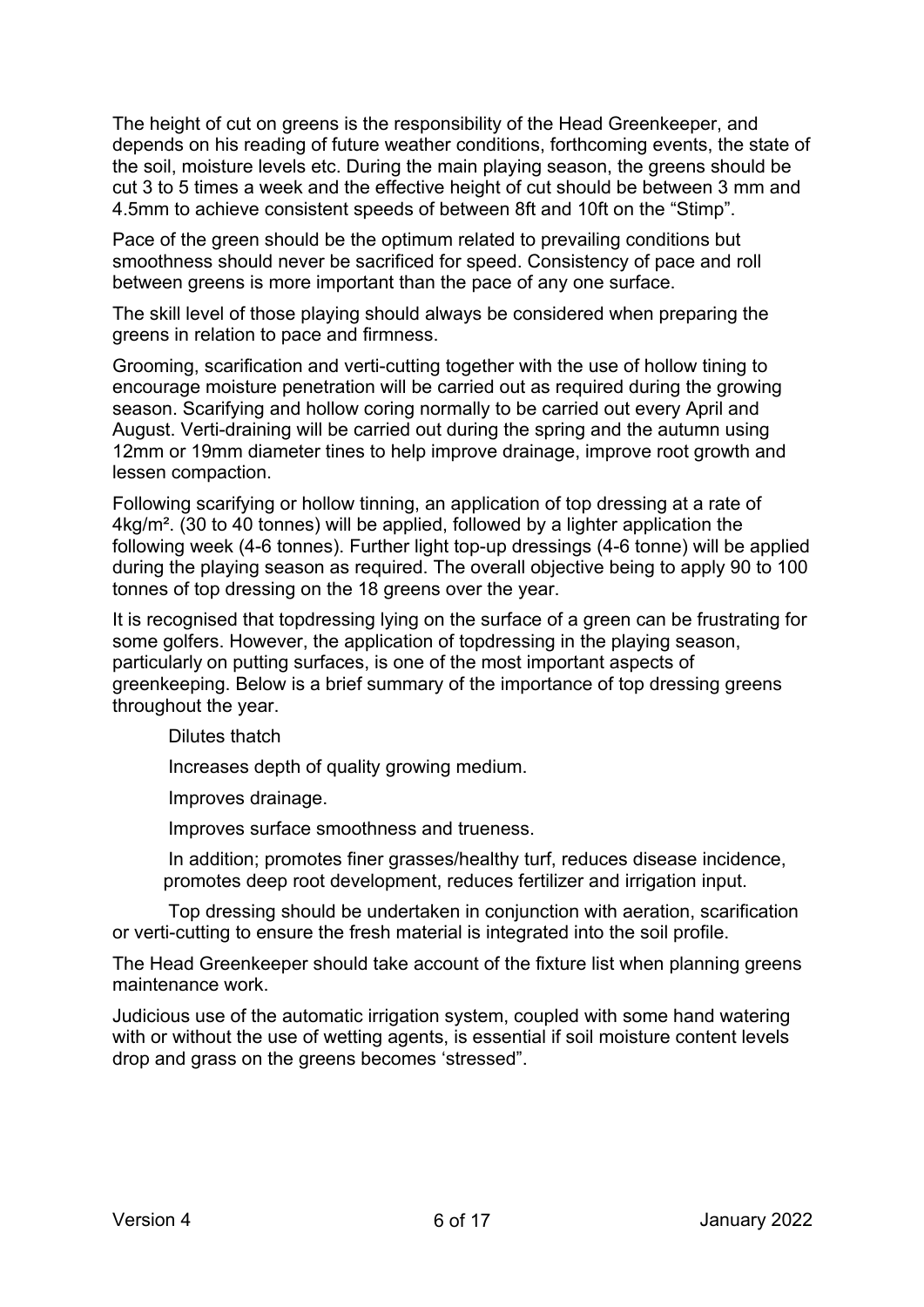#### **Hole Positions**

Hole positions will be changed between 1 and 3 times a week dependant on the weather and competition schedules.

If heavy rain is forecast areas where water will accumulate on the greens should be avoided.

Generally, the hole should be positioned at least 2 metres from the edge of any green. If a bunker is close to the green edge, or if the ground slopes away from the green edge, the distance should be greater, especially if the shot to the green is more than a pitch.

The ground 60–90 cm around the hole should be as level as possible. In no case should holes be positioned within 2 metres of a very severe slope or ridge. If the design of the green dictates that the hole be positioned on a slope, the hole should be cut vertically, not with the slope

Consider the condition of nearby turf when picking pin positions, especially taking care to avoid old hole plugs which have not completely healed.

There should, where possible, be a balanced selection of hole positions for the entire course regarding easy moderate and difficult positions. As far as possible try to follow the 6 Red, Yellow, White "rule".

For all competitions the Head Greenkeeper is responsible for deciding on the appropriate pin positions. The playing conditions, particularly the speed and firmness of the greens, and the skill level of those playing should always be considered when picking pin positions.

#### **Tees**

Good maintenance of teeing grounds is an essential element of achieving the overall objective of presenting the course in the best possible condition throughout the year.

• From the Spring Meeting all markers will be moved 3 or 4 times a week depending on weather and competition schedules in all cases the teeing area will provide golfers a flat stance that is a minimum of 5 meters wide.

- Ball cleaners will be checked regularly and water replaced as necessary
- Divot boxes provided on all par three holes are to checked and replenished weekly.

• All tees will be cut at least twice a week to a height no lower than 8mm. Tees must be cleared of grass cuttings after mowing.

- Divotting and the removal of old divots will be carried out twice a week on all tees
- Tee banks will be cut weekly to a height no lower than 32 mm
- The areas around the stone tee markers will be regularly trimmed and the markers cleaned as necessary
- Regular inspection and spot spraying for weeds

• Solid and hollow coring, scarifying and fertilising are all undertaken throughout the year on a programmed basis.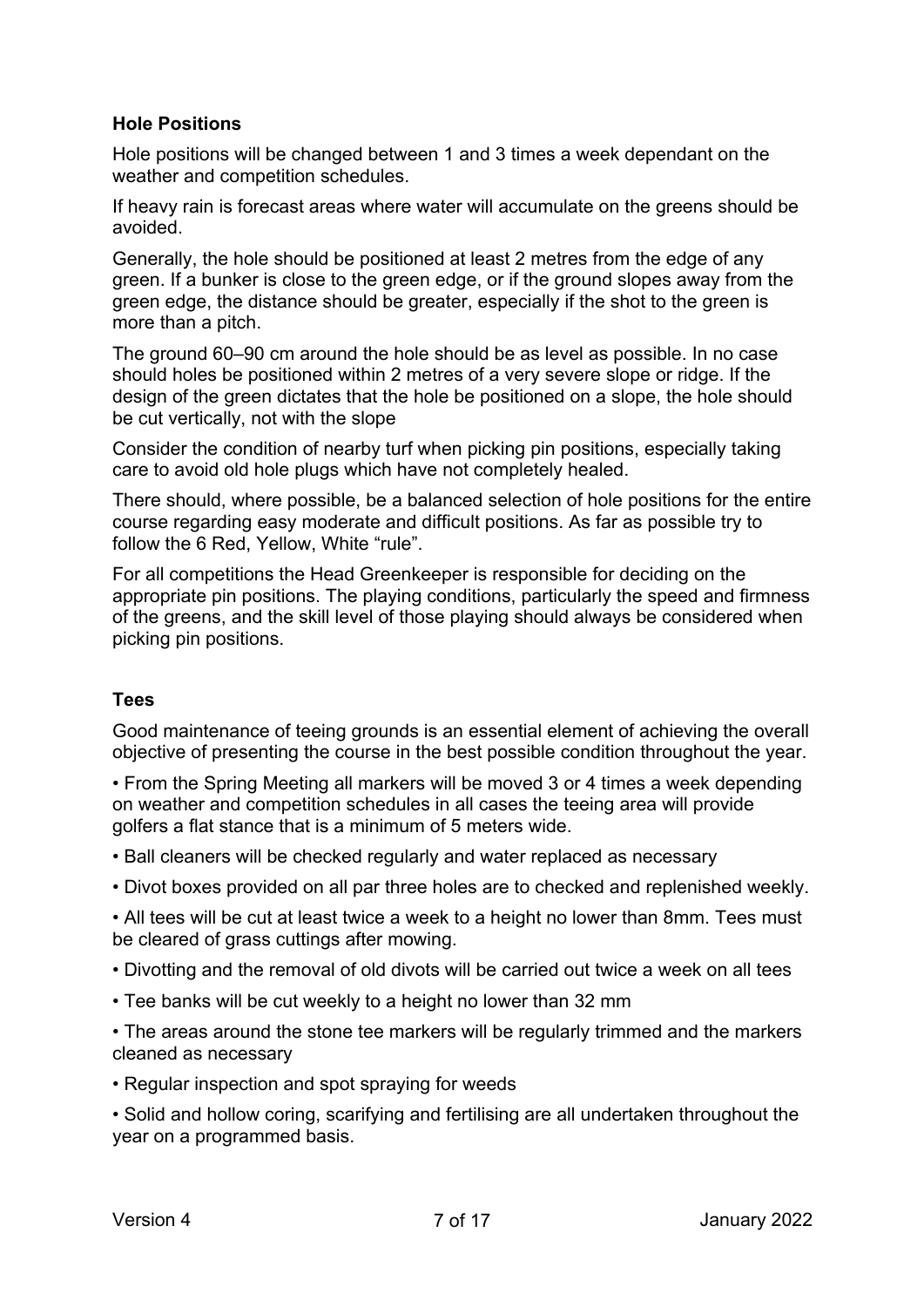# **Fairways**

All fairways will be cut two or three times a week to a height of no lower than 18mm.

To maximise grass growth and improve drainage a regular programme of scarification will be carried out every 1 to 2 years. Fairways will be verti-drained every 1 to 2 years and sprayed to control weeds every 1 or 2 years. Fairways will also be fertilized every 1 to 2 years.

There is insufficient man power to undertake fairway divotting on a regular basis but throughout the season members will be asked to volunteer to help divot fairways with support from the ground staff.

Fairway width can vary from hole to hole and the difficulty of each hole should be taken into account when deciding the appropriate width for the fairway. As a guide a fairway should be no narrower than 20 metres plus the first cut either side, however there are a few places on the course where tree roots prevent this width being achieved, in these locations the fairway will be cut to the maximum width possible.

To ensure the course is playable and enjoyable for golfers of all abilities where practical the maximum carry to the fairway from red tee blocks should no more than 100yds and no more than 125yds from the yellow blocks. On holes where the course layout makes it impractical to implement these distances the fairway should commence as near as possible to the tee blocks.

#### **Aprons, and Green Surrounds**

The aprons and green surrounds will be cut twice a week to a height no lower than 8mm. There will be a programme of scarification, solid coring, top dressing and over seeding throughout the year. The presentation of the aprons and green surrounds, has a marked visual impact on the course. A surround will be formed of at least one machine width around each green. Careful cutting of the surrounds is essential to avoid scalping and achieve an even surface. Aprons should be approximately 20 yards long. To prevent unnecessary wear and tear traffic around the approaches will be controlled by white lines or strips to direct players away from these areas. In the winter some aprons and areas around greens will be roped off.

#### **First Cut off the Fairway/Semi Rough**

First Cut off the Fairway/Semi Rough will normally be cut once a week to a height of 32mm. This should enable the ball to remain visible, whilst still slowing it down. On most holes, the semi rough will be two machine widths alongside the fairway and is an important element in the presentation of the course.

#### **Rough**

The remaining rough mainly outside the tree line will be cut once a week to a height of 38mm.

#### **Copses**

The grass within the copses across the course will be cut every two weeks to a height of 64mm.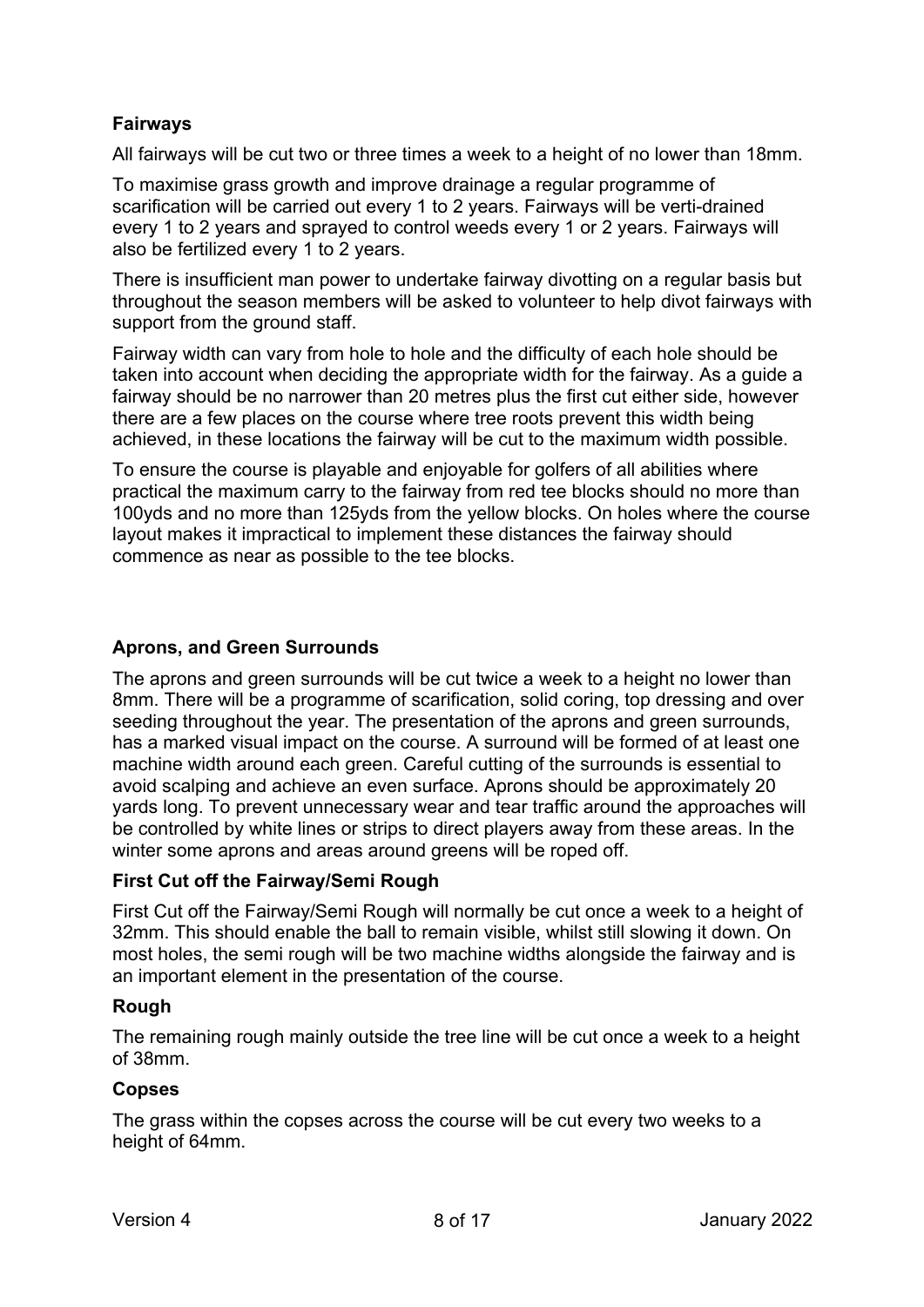## **Trees**

Tree and woodland management will be an integral part of general course maintenance. The trees on the course are subject to Tree Protection Orders and appropriate permissions must be sought for all tree work undertaken on the course.

There are a wide range of trees on the course both in species and age including a significant number of Manchester Poplars that have or are reaching the end of their expected life span. These trees drop their leaves earlier than other species and extend the period that the ground staff have to clear leaves from the course, the orderly removal of these trees along with a programme of tree planting will form part of the 3-year improvement plan The aim will be to minimise the impact on the appearance and playability of the course and will also:-

- Allow light and air into key areas of the Course to improve turf quality.
- Encourage flora and fauna to re-inhabit areas.
- Remove dead/dying trees that could become dangerous to ground staff or golfers.

#### **Integral Hedges**

The management of integral hedges, particularly on the 10<sup>th</sup>, 15<sup>th</sup> and 18<sup>th</sup> holes will form a part of general course maintenance. All hedges on the course will be kept neat and tidy but special consideration will be given to the height of the hedge on the 15<sup>th</sup> hole which must be kept low enough so that golfers on the tees can clearly see members of the public using the footpath.

#### **Bunkers and Hazards**

This is an area that will required considerable improvement and upgrading. The major areas of concern are differing sand consistency, sand depth and distribution within bunkers, sand compaction and poor or ineffective drainage. As with course drainage improving bunkers will form a significant part of the 3-year rolling course improvement plan.

Despite the underlying problems good maintenance of the bunkers is an essential element in presenting the course in the best possible condition. We must endeavour to provide a consistent depth of sand, which should be between 50 and 100mm, and bunker edges and banks must be kept tidy. Sand in bunker faces should be shallow enough to prevent plugging in the face yet sufficient to ensure the ball remains in the bunker

The definition of bunker margins must be maintained so that golfers are in no doubt as to whether or not they are in the hazard. Bunker fringes should be edged and trimmed to a height that will permit a ball to be gathered into the hazard.

Bunkers must be raked at least 3 to 4 times a week during the main season, raking is essential to maintain a consistent depth and distribution of sand. Each bunker has its own rake. Rakes should be placed inside the bunkers towards the back of the bunker and parallel with the direction of play.

There are a number of areas, mostly ditches, across the course that are marked as hazards with red or yellow posts. The definition of hazard margins must be clearly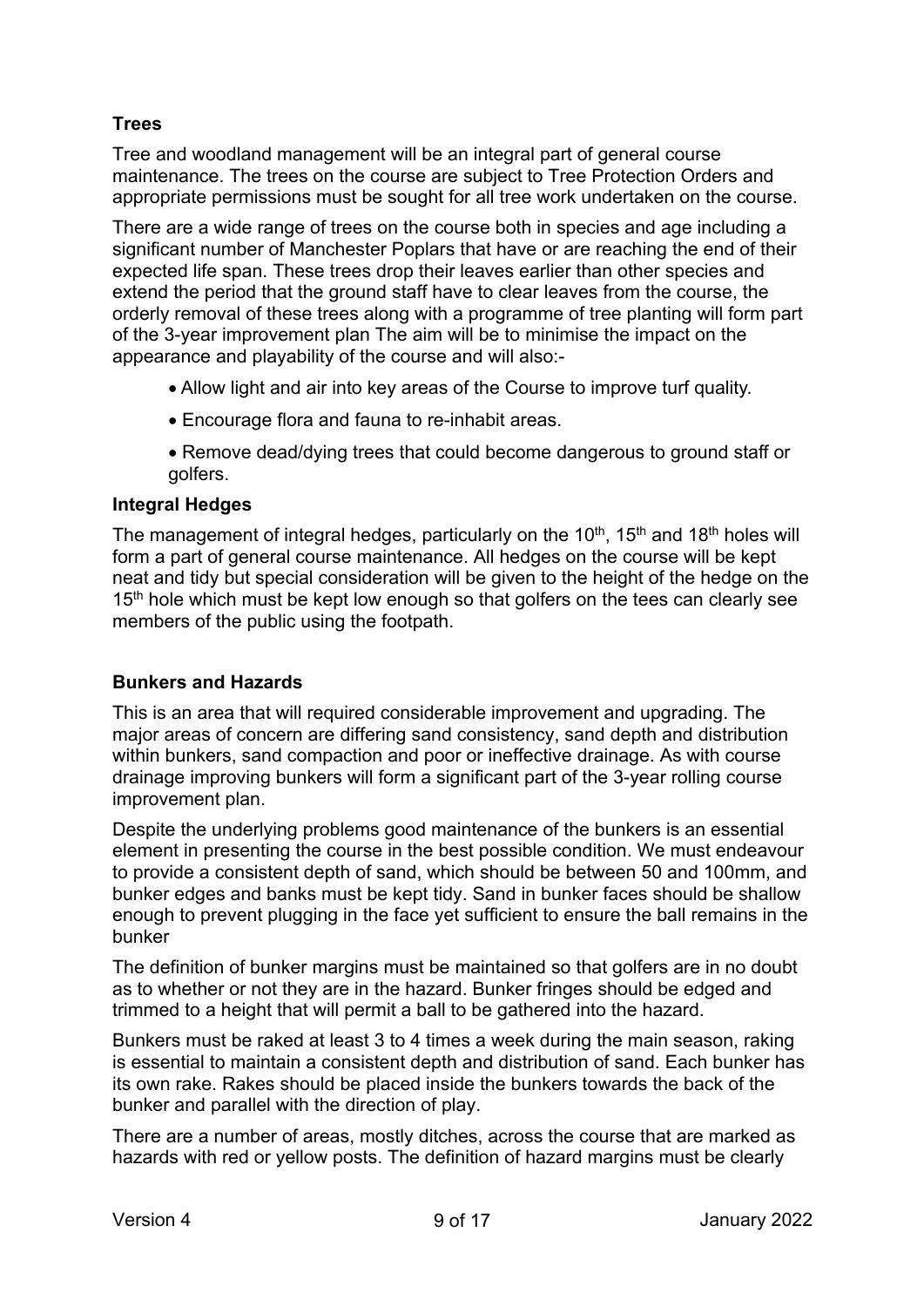defined with posts, ditches and or lines so that golfers are in no doubt as to whether or not they are in the hazard.

#### **Paths**

There are a number of shale paths on the course mostly leading to and from teeing areas. The path surfaces should be even and kept weed free throughout the year and the shale replaced or topped up as required. The path edges are mostly wooden and should be kept in good condition so that the path edges are well defined. The construction of any new paths would be part of the 3-year rolling course improvement plan.

#### **Ditches**

In recent years the amount of waterlogging, particularly in the winter and on the back nine, has become an increasing problem. The dispersal of water from the course and good drainage are of paramount importance. All ditches should be regularly examined and kept free of leaves, debris and silt to ensure the free flow of water. During the summer months, the banks should be cut once a week to length of 32 mm.

#### **Drainage**

A planned programme to check drains on the course on an annual basis will be developed, and where necessary drains will be rodded to clear blockages to ensure the free flow of water off the course.

Improving course drainage in the long term must form a significant element of the 3 year rolling course improvement plan. In the event of large scale schemes, a drainage expert should be consulted before commencement of work.

#### **Ground Under repair (GUR)**

Areas of damage across the course that it would be unfair to expect a player to play from must be clearly marked and repaired as soon as practical, until repaired, the area must remain marked as GUR. Every effort must be made to keep these areas to a minimum. Marking of GUR is particularly important for major events and competitions.

#### **The Practice Ground**

HMGC has 3 designated Practice Areas:

The 'main practice' area adjacent to the Ground Sheds and Driveway Entrance

This practice area will be maintained and cut regularly. A practice strip cut at fairway height will be maintained on the 'main practice' area. The outfield area will be cut at a height of 38mm. One green on the 'main practice' area will be close cut to resemble aprons and various flags in holes will be laid out to facilitate practice by more than one person. The practise bunker on the 'main practice' area is to be kept in a playable condition.

The 'small putting' green to the right of the 1<sup>st</sup> tee. The 'main putting' green set between the  $10<sup>th</sup>$  tee and the hedge will be maintained and cut in the same way as the greens on the course in order to replicate as near as practical the course playing conditions.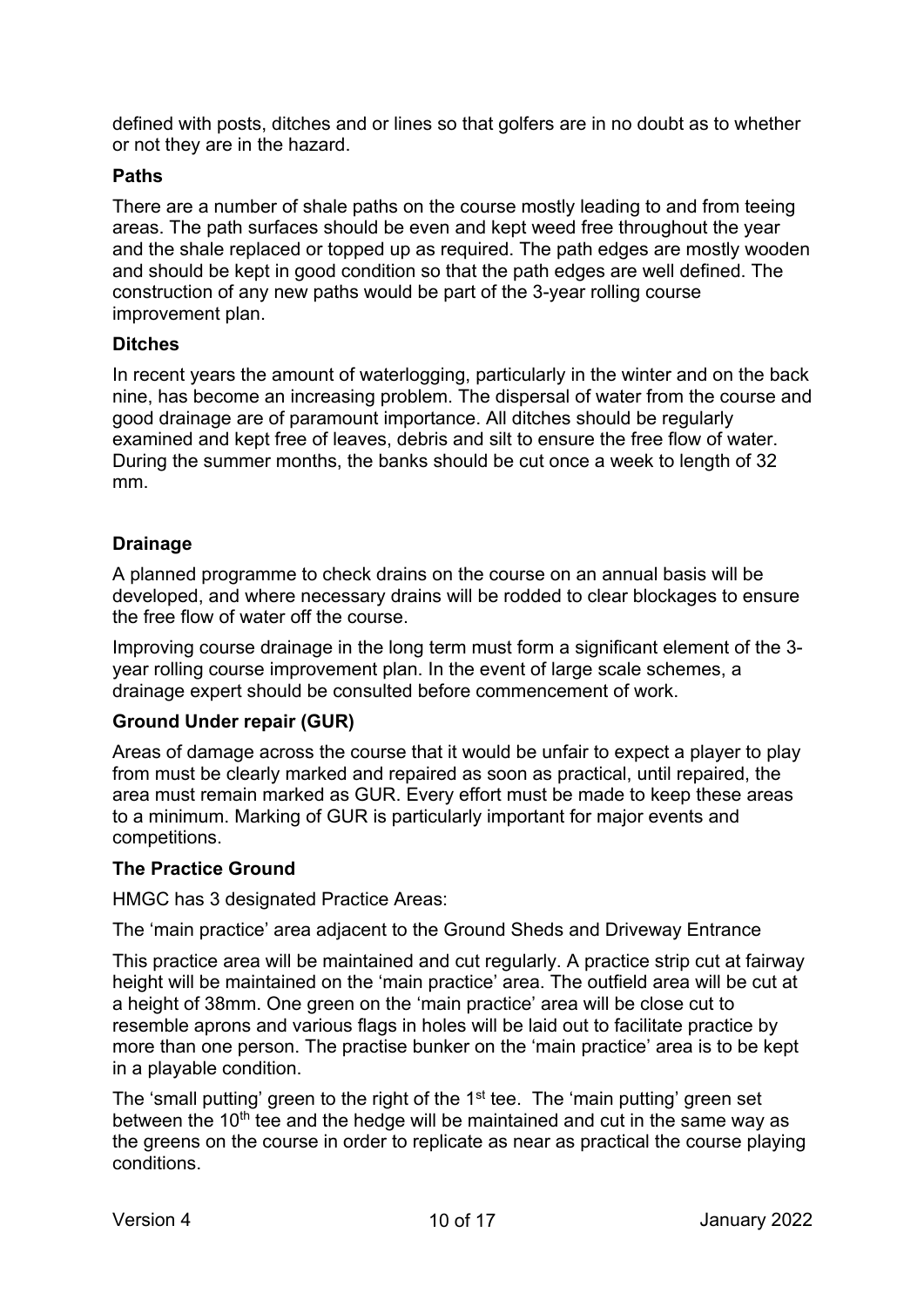#### **Protecting the Course in Winter**

#### **Greens**

It is the Club's policy only to use temporary greens when absolutely necessary.

The staff will prepare temporary greens late summer/autumn. Normally they will be sited on grass cut to approximately 12mm and on ground appropriate for play. Temporary greens are used when conditions dictate that the use of the main greens would potentially cause damage that would be detrimental to their long-term condition or the condition of the surrounds.

#### **Conditions for the use of Temporary Greens**

#### **Frozen subsoil** (penetrative frost)

Walking on the greens when the sub soil is frozen and or thawing can cause the roots of the grass plant to break in the frozen ground. This leads to greens that are weak and susceptible to disease.

#### **Waterlogging**

The surface layer of the greens can be damaged if play is allowed on the greens when they are heavily waterlogged. This again leads to greens that are weak and prone to disease.

#### **Greens work**

At various times of the year we carry out work on the greens. When we undertake this work and the winter greens are prepared they will be in use until the work on the greens has been completed. This allows the work to be completed as quickly as possible and doesn't compromise the safety of the staff completing the work.

#### **Application of chemicals**

Chemicals including fertilizer and anti-fungicides are used frequently throughout the year. Chemicals are required to ensure the greens are as healthy as possible. From time to time treatment for diseases such as fusarium needs to take place. Antifungicides are expensive and need to be given the best possible chance of working by allowing the greens to rest to aid absorption by the plant.

#### **Special situations**

Situations may arise where the use winter greens will be needed for specific holes. Examples of these situations include damage to the playing surface, excessive wear of walk off areas and possible danger to golfer's safety from damaged or fallen trees etc.

#### **Decision to use Temporary Greens**

The Head Greenkeeper will be solely responsible for the decision to move to temporary greens. In his absence, the Deputy Head Greenkeeper will be responsible. If the decision is made during a weekend then it will be the senior staff member present who will make the decision with, if necessary, appropriate guidance from their line manager.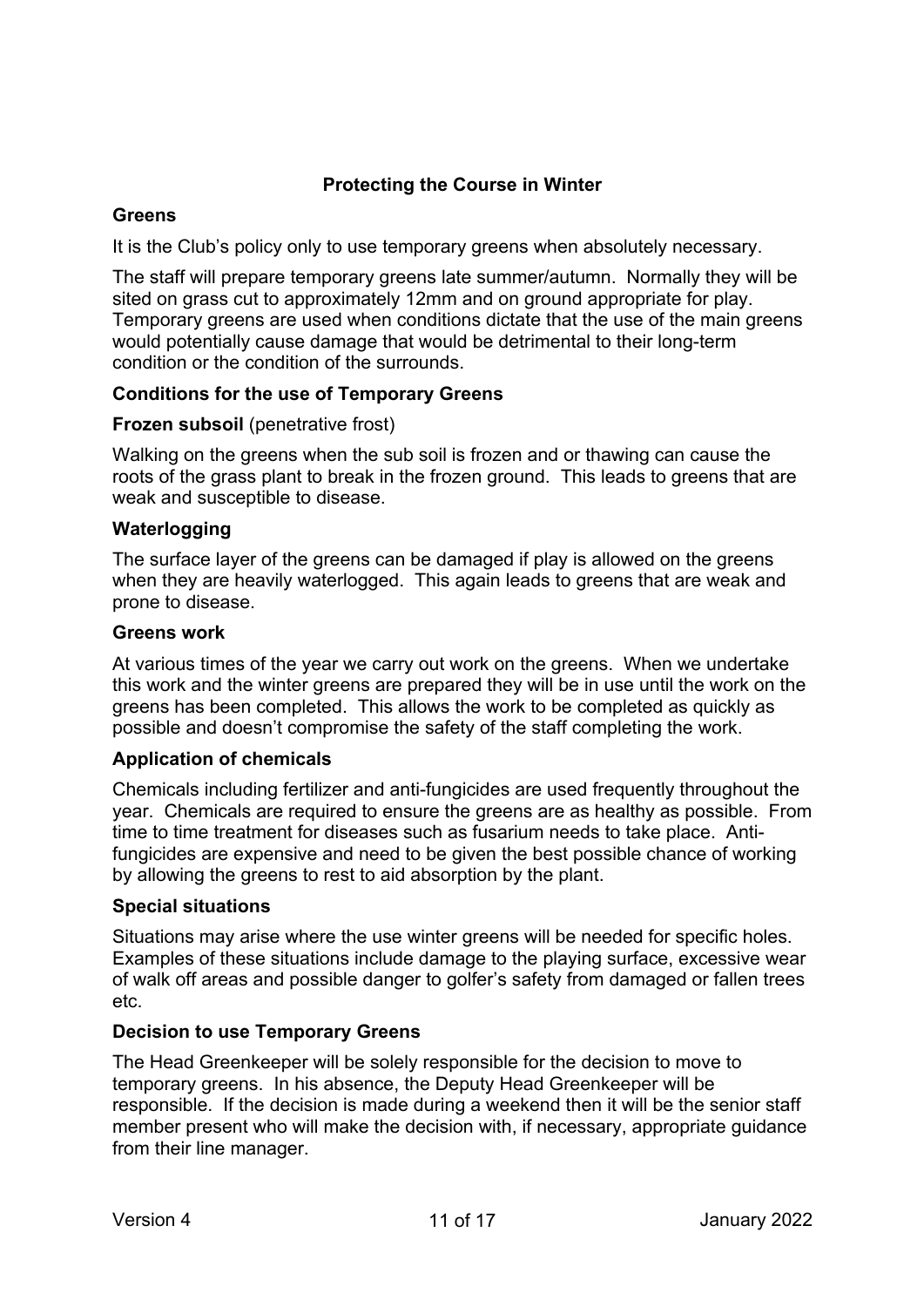#### **Decision to revert to Main Greens**

The Head Greenkeeper will be solely responsible for the decision to move back to the main greens. In his absence, the Deputy Head Greenkeeper will be responsible. If the decision is made during a weekend then it will be the most senior staff member present who will make the decision with, if necessary, appropriate guidance from their line manager.

#### **Tees**

To protect our tees in the winter when there is little or no grass growth winter tee mats will be provided for yellow block play, where possible winter tee mats will be adjacent to existing paths. The Head Greenkeeper will decide when course conditions require the use of winter tee mats to be introduced. Normally this will be after the Autumn Meeting and winter tees may remain in use until the Spring Meeting. Play from the red tee blocks during this period will normally remain on grass tees.

#### **Fairways/Rough**

With the increase in winter play, it is essential that measures be taken to protect fairways when there is little or no grass growth. The Head Greenkeeper will decide when course conditions require mats to be introduced and winter mats will be mandatory on all fairways and other closely mown areas. Normally this will be after the Autumn Meeting and mats may remain in use until the Spring Meeting.

On occasions if ground conditions are very poor the Head Greenkeeper may decide to make the use of winter mats mandatory in the rough.

#### **Buggies and Trolleys**

In winter all members are encouraged to minimise the use of Buggies and Trolleys carrying clubs where they can and using lighter pull trolleys if they cannot carry.

#### **Between the Autumn and Spring meetings, after the introduction of fairway mats, electric trolleys will only be allowed on the course if they are fitted with "winter wheels". At this time passengers may not be allowed on ride on buggies if they are not registered disabled.**

The Board, when advised by the Head Greenkeeper and/or Golf Director that course conditions dictate may suspend the use of ride on buggies and/or electric trolleys.

The use of buggies and or electric trolleys by members who are registered disabled will never be banned unless the course is closed to all members. However, passengers may not be allowed on ride on buggies if they are not registered disabled.

#### **"Traffic Management"**

To try and minimise the damage to areas of the course during the winter stakes and ropes will be used to restrict access the certain areas of the course. Designated trolley parking areas will also be set up. Whilst these measures may be inconvenient it is an essential part of ensuring the course is in the best possible condition for the playing season.

#### **Members must avoid the roped off areas and use the "trolley parks".**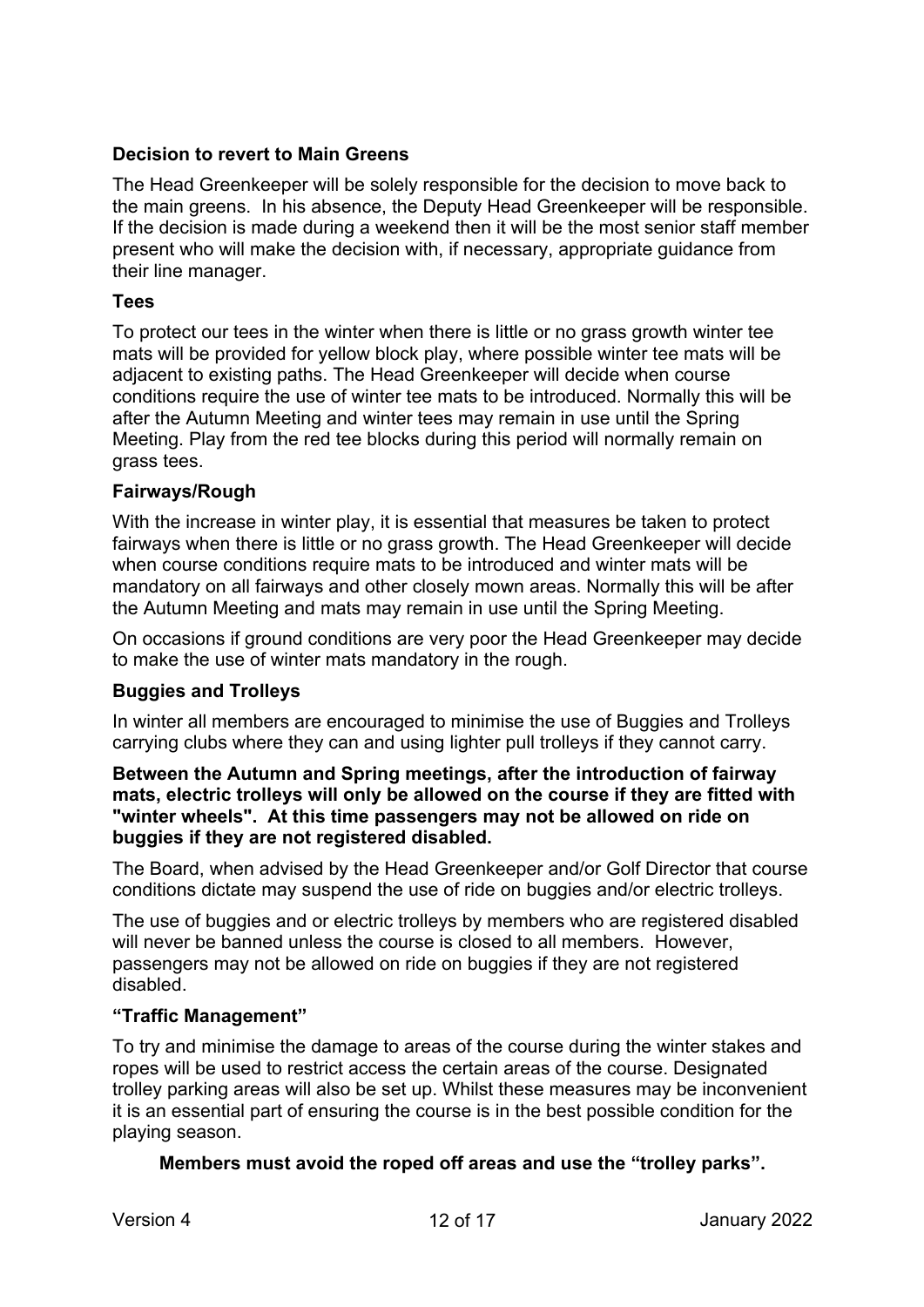#### **Green Staff and Members**

#### **Work on the Course**

#### **Greenkeeping staff always have priority when working on the course, shots must not be played when greenkeepers are in range unless they have signalled it is safe to do so.**

Members are very aware of the quality and presentation of the course and expect constant improvements in the playing conditions. The Ground Staff are aware of the need to work without inconveniencing players. Improved mechanisation enables the Ground Staff to carry out most tasks quickly and efficiently, but inevitably there can be conflicts between Ground Staff and golfers. The Ground Staff are aware that the course is there for the benefit and enjoyment of member and visitors, and work programmes are planned accordingly.

To achieve the best possible balance: -

• Every effort will be made to start daily work on the course as early as possible and to keep ahead of golfers starting early.

• Course or hole closures will be planned well in advance and details of any planned closures will be notified to Members well in advance.

• There are a few times each year when play on the course will have to be restricted to allow the Ground Staff to 'set up the course' for major competitions or events. As far as possible these restrictions will be kept to an absolute minimum and members will be informed.

Our Ground Staff take a great pride in their professional workmanship and work hard to present the course in the best possible condition.

# **Please help maintain the condition of the course by: -**

• Repairing all pitch marks, even if you have not caused them. Unrepaired pitch marks take much longer to recover and cause irregularities in the surface of the green that can affect the roll of putts.

• Please rake bunkers. Push the sand towards the centre of the bunker, do not pull it towards the edges. If there is no rake please do your best with a club.

• Please replace bunker rakes inside bunkers towards the rear of bunkers lying in the direction of play, this reduces the chance of them being struck by a ball entering a bunker to a minimum

• Please replace divots. Whilst not all replaced divots take, a high percentage do and this helps the course recover more quickly

• Please do not drop any litter (including cigarette ends) on the course and if you see any litter please pick it up and drop it in one of the bins near the Clubhouse or first tee.

• Buggies, Electric and Pull Trolleys.

# **Never take them on to tees, greens, or green surrounds or between bunkers and greens.**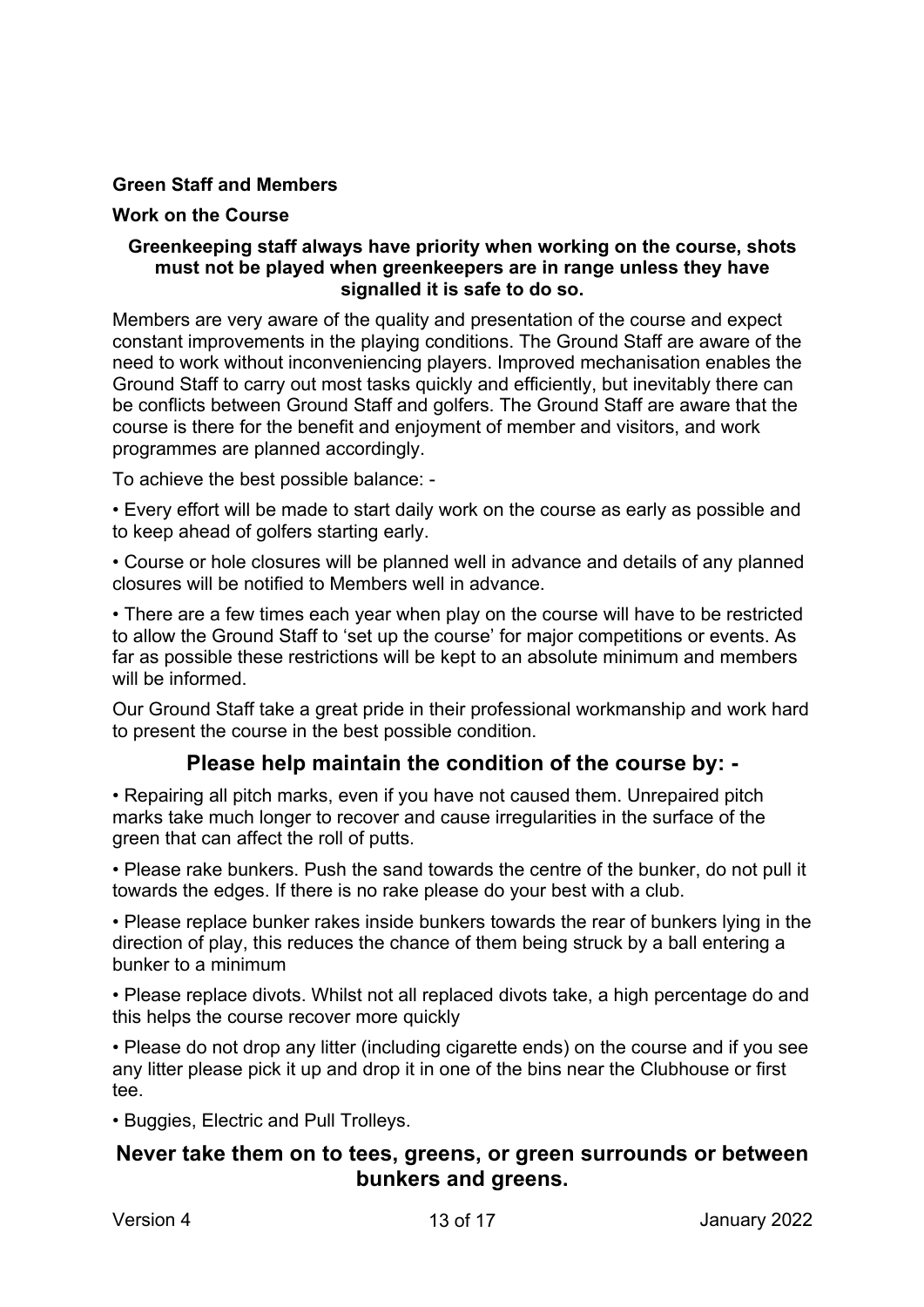#### **Complaints**

Members and visitors must not, under any circumstances, complain about the conduct of a member of staff, nor about the state of the Course, to any member of the Ground Staff. Any complaint must be made to the Golf Director or member of the Golf Sub Committee who will investigate the matter together with the Head Greenkeeper. If they cannot deal with the complaint themselves, the matter will be submitted to the Golf Sub Committee, or Board as appropriate.

#### **Irrigation**

#### General

The overall policy is to use as little water as possible to encourage deeper rooting grasses to predominate. However, almost every season there are times when rainfall is insufficient to sustain grass growth and needs to be supplemented. Water is also needed on occasions to wash in fertilisers and other treatments into the greens.

#### **Water Supply**

Under a licence granted by the Environment Agency water is drawn from an underground bore hole and stored in a tank located next to the practice nets. Usage is recorded by taking meter readings daily and these must be submitted to the Environment Agency annually and records retained for 7 years. Neither the daily or the annual allowances can be exceeded.

Daily allowance is 50 cubic metres which is approximately 11,000 gallons.

Annual allowance is 8,000 cubic metres which is approximately 1.75 million gallons.

The licence costs the Club £160 per month between March and October.

#### **Overview of the Irrigation System**

The system is inspected and pressurised at 8.5 bar in March/April when the danger of significant frosts has passed, the system is drained down in October. Water is extracted from the Bore Hole at a rate of 8 cubic litres per hour. The storage tank has a capacity of approximately 30 cubic metres. We have 76 sprinkler heads on the course each of which can deliver a maximum of 12.5 gallons of water per minute which is, in total, 4.3 cubic litres per minute. At the maximum flow rate, we can use all the sprinkler heads for approximately 7 minutes before the storage tank is emptied.

#### **Ecology**

It is the aim of the Board to preserve the natural habitat of birds, animals and flora on the Course. Any protected species found on the course shall be reported to the Head Greenkeeper and the Club Secretary and recorded.

Woodland maintenance will be carried out in such a way that it has as little an impact on the natural habitat as possible and encourage wildlife. Certain animals can do damage to the Course, and appropriate steps will be taken to minimise or prevent any damage.

Trees that affect the Course may need to be pruned, particularly when they overhanging teeing grounds, restrict the growth of grass cover or increase the risk to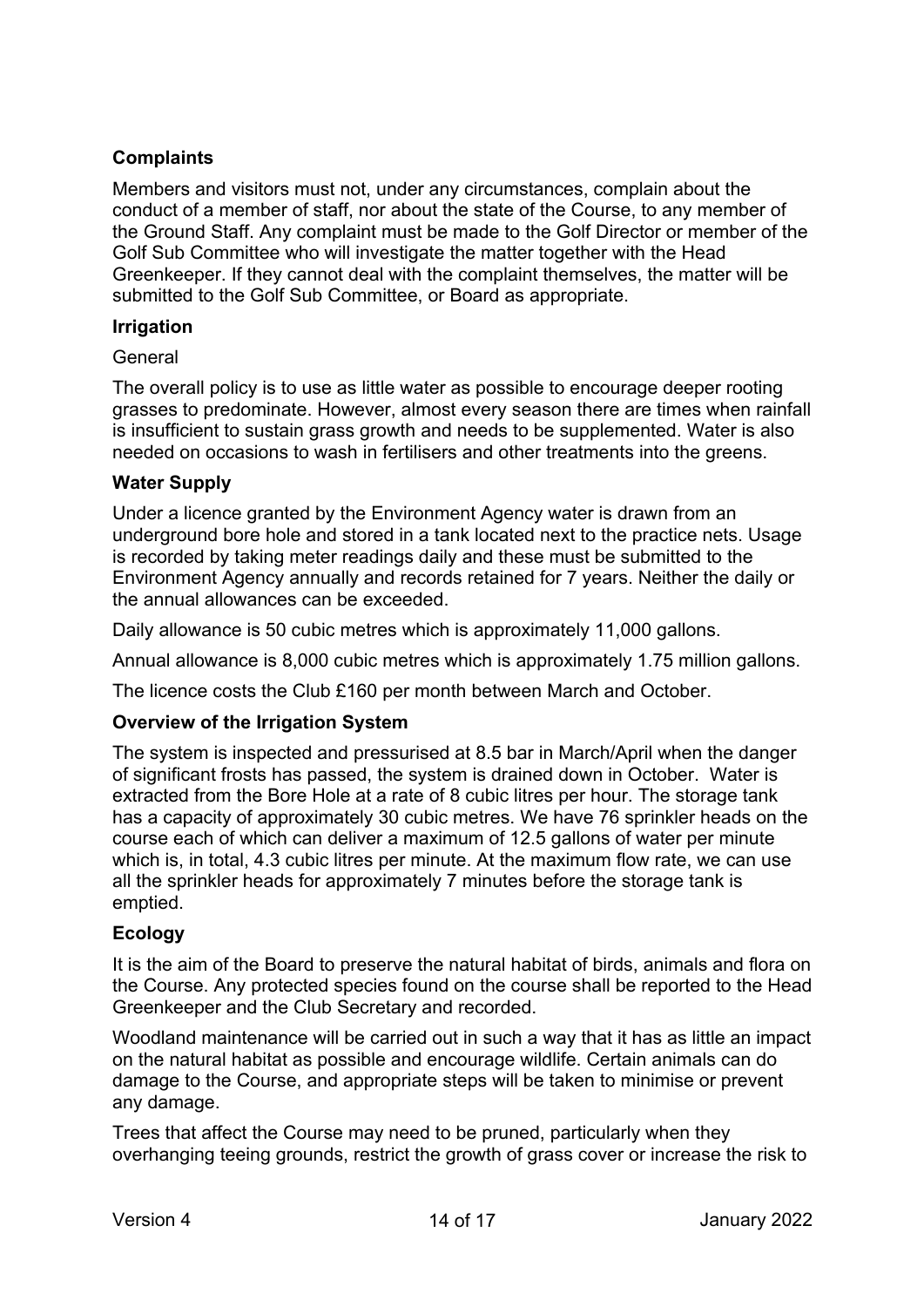golfers by restricting visibility of tees and greens that are close to the line of shots on adjacent holes. On some occasions felling may be necessary.

This work will be carried out under the control of the Head Green Keeper who must ensure that the conditions of tree preservation order are complied with. Tree planting will take place where and when necessary, with professional advice sought as appropriate. The Golf Subcommittee must approve the felling of any trees. Care is taken to encourage seasonal flora and fauna, such as blue bells, and daffodils, together with birds and water creatures in ponds and water courses, such as the Newts which are situated in the listed ancient monument of Peel Moat located on the 15<sup>th</sup> Hole. This is a protected area and any work undertaken must be done with the prior approval of Historic England. (Peel Moat is scheduled under the Ancient Monuments and Archaeological Areas Act 1979 as it appears to the Secretary of State to be of national importance.)

#### **Professional Advice**

Notwithstanding the confidence that the Board has in the expertise and knowledge of the Head Green Keeper and his team, the Golf Director and the Board will seek professional advice if they decide it would be beneficial.

#### **Health and Safety**

The Club Secretary is the Clubs Health and Safety Officer and A B Partnership Limited have been appointed as our Health and Safety consultants, they audit the Club's Health and Safety Management System twice a year. The Golf Director through the Head Greenkeeper has overall responsibility for ensuring the Ground Staff are appropriately trained and follow all Health and Safety policies and procedures and that all the necessary records are maintained.

HMGC has a Health and Safety policy, which shall be distributed to all members of the Ground Staff together with a comprehensive series of COSHH and Risk Assessments. The Head Greenkeeper is responsible for maintaining and updating all the Risk Assessments relating to work on the course and that the Ground Staff understand and follow them. A B Partnership are responsible for updating COSHH assessments but the Head Greenkeeper is responsible for advising A B Partnerships when any new chemicals or substances are introduced and that staff follow the procedures contained in the COSHH assessments. The Head Green Keeper is to ensure that the Ground Staff are provided with all the necessary protective equipment. It is the responsibility of the staff to wear the equipment for the tasks specified. Staff are only to undertake work for which the appropriate training has been provided. They must not undertake any work which they themselves consider to be unsafe.

#### **Course Planner**

The Golf Director and Golf Team are to maintain an accurate, quality course planner that will be printed on Scorecards.

#### **Web Site**

The Golf Director and Golf Team are to maintain comprehensive details of the course on the Club's web site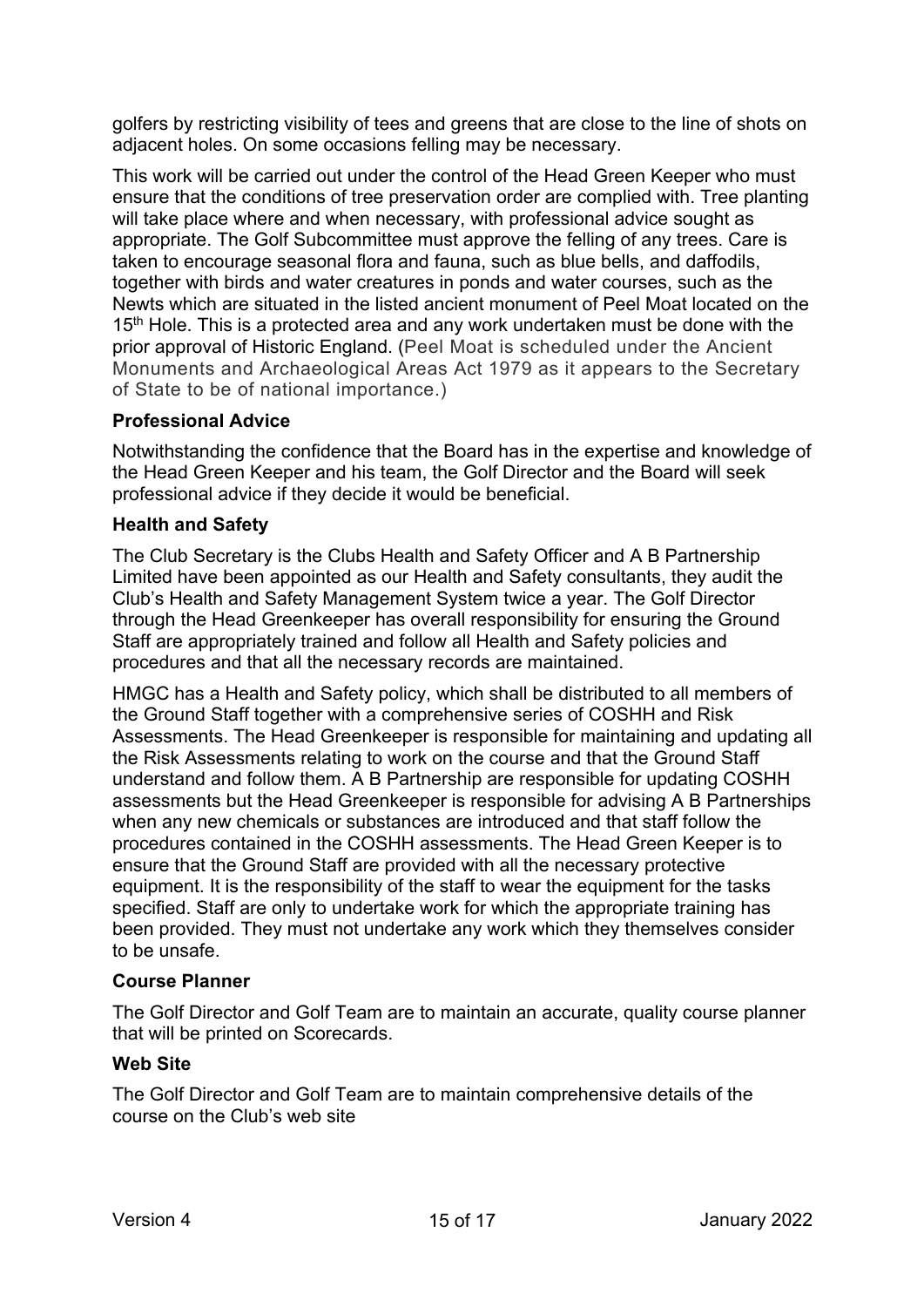# **Course Maintenance Overview (Main Playing Season)**

| Area of<br><b>Course</b>                                           | <b>Cutting Frequency</b><br>and machine used. | Cutting<br><b>Height or</b><br><b>Speed</b>               | <b>Manpower</b><br><b>Required</b> | <b>Weekly</b><br><b>Manpower</b><br>Required |
|--------------------------------------------------------------------|-----------------------------------------------|-----------------------------------------------------------|------------------------------------|----------------------------------------------|
| <b>Cut Greens</b>                                                  | 5 times a week<br>Triflex 3420                | 3 to 4.5mm<br>to achieve<br>8ft to 10ft on<br>the "Stimp" | 3 hours                            | 15 hours                                     |
| <b>Cut Tees</b>                                                    | Twice a week<br>Triflex 3420                  | 8 to 12mm                                                 | 3 hours                            | 6 hours                                      |
| <b>Divot Tees</b>                                                  | Once a week various<br>hand tools             | N/A                                                       | 4 hours                            | 4 hours                                      |
| <b>Cut Aprons</b><br>and Green<br><b>Surrounds</b>                 | Twice a week<br>Triflex 3420                  | 8 to 12mm                                                 | 3 hours                            | 6 hours                                      |
| <b>Cut Fairways</b>                                                | 3 times a week<br>Reelmaster 55210            | 18 to 20mm                                                | 8 hours                            | 24 hours                                     |
| <b>Cut Semi-</b><br>Rough                                          | Once a week<br>3500 Sidewinder                | 32 to 38mm                                                | 8 hours                            | 8 hours                                      |
| <b>Drainage</b><br><b>Gully Banks</b><br>and other<br>steep banks. | Once every two<br>weeks<br>Flymo or Strimmer  | N/A                                                       | 20 hours                           | 10 hours                                     |
| Rough                                                              | Once a week<br>4300D Groundmaster             | 38 to 42mm                                                | 24 hours                           | 24 hours                                     |
| <b>Cut Copses</b>                                                  | Once every two<br>weeks<br>ZD326 Zero Turn    | 55 to 64mm                                                | 16 hours                           | 8 hours                                      |
| <b>Change Holes</b>                                                | Twice a week hand<br>tools                    | N/A                                                       | 2 hours                            | 4 hours                                      |
| <b>Hedges</b>                                                      | Every 6 weeks.<br><b>Hedge Trimmers</b>       | N/A                                                       | 30 hours                           | 5 hours                                      |
| <b>Bunker</b><br><b>Raking</b>                                     | 4 times a week<br>hand tools.                 | N/A                                                       | 3 hours                            | 12 hours                                     |
| <b>Spray Greens</b>                                                | Once a week Boom<br>Sprayer                   | N/A                                                       | 3 hours                            | 3 hours                                      |
| <b>Dew Brush</b><br><b>Greens</b>                                  | Twice a week Dew<br><b>Brush</b>              | N/A                                                       | 2 hours                            | 4 hours                                      |